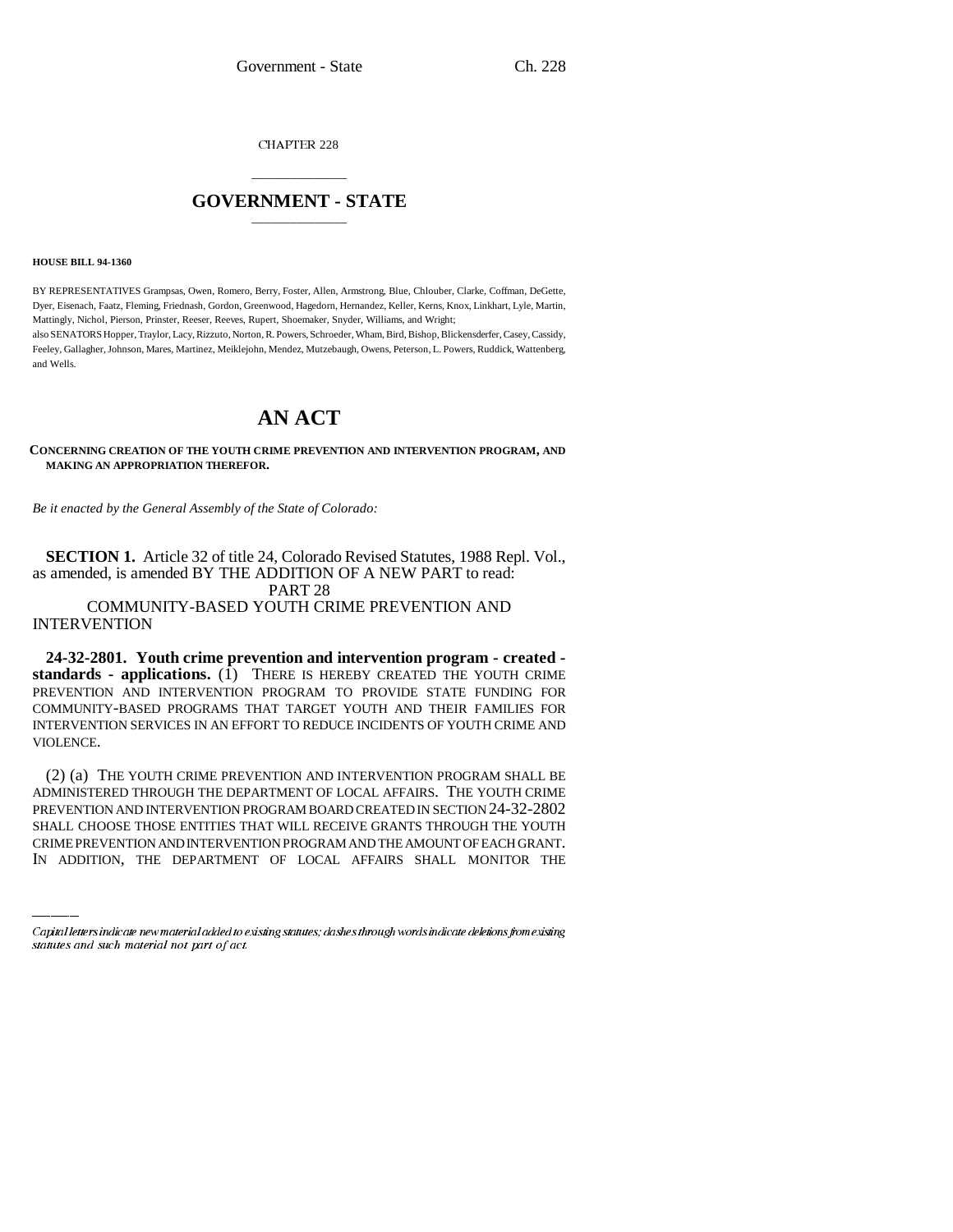EFFECTIVENESS OF EACH PROGRAM THAT RECEIVES FUNDS THROUGH THE YOUTH CRIME PREVENTION AND INTERVENTION PROGRAM.

(b) ANY GRANT AWARDED THROUGH THE YOUTH CRIME PREVENTION AND INTERVENTION PROGRAM SHALL BE PAID FROM MONEYS APPROPRIATED OUT OF THE GENERAL FUND FOR SUCH PROGRAM. THE BOARD, IN ACCORDANCE WITH THE TIMELINES ADOPTED PURSUANT TO SECTION 24-32-2802 (3), SHALL SUBMIT A LIST OF THE ENTITIES CHOSEN TO RECEIVE GRANTS TO THE GOVERNOR FOR APPROVAL. THE GOVERNOR SHALL EITHER APPROVE OR DISAPPROVE THE ENTIRE LIST OF ENTITIES BY RESPONDING TO THE BOARD WITHIN TWENTY DAYS. IF THE GOVERNOR HAS NOT RESPONDED TO THE BOARD WITHIN TWENTY DAYS AFTER RECEIPT OF THE LIST, THE LIST SHALL BE DEEMED APPROVED. NO GRANTS SHALL BE AWARDED THROUGH THE YOUTH CRIME PREVENTION AND INTERVENTION PROGRAM WITHOUT THE PRIOR APPROVAL OF THE GOVERNOR.

(3) TO PARTICIPATE IN THE YOUTH CRIME PREVENTION AND INTERVENTION PROGRAM, AN ENTITY MAY APPLY TO THE BOARD IN ACCORDANCE WITH TIMELINES AND GUIDELINES ADOPTED BY THE BOARD PURSUANT TO SECTION 24-32-2802.

(4) FOR PURPOSES OF THIS PART 28, "ENTITY" MEANS ANY LOCAL GOVERNMENT, SCHOOL DISTRICT, STATE AGENCY, OR STATE-OPERATED PROGRAM OR ANY PRIVATE NONPROFIT OR NOT-FOR-PROFIT COMMUNITY-BASED ORGANIZATION.

(5) THE COLORADO YOUTH CONSERVATION AND SERVICE CORPS COUNCIL IS ENCOURAGED TO SUBMIT AN APPLICATION TO THE BOARD FOR GRANTS FOR PROGRAMS OPERATING THROUGH THE COLORADO YOUTH CONSERVATION CORPS ESTABLISHED IN PART 20 OF THIS ARTICLE.

**24-32-2802. Youth crime prevention and intervention program board members - duties.** (1) (a) THERE IS HEREBY CREATED THE YOUTH CRIME PREVENTION AND INTERVENTION PROGRAM BOARD, REFERRED TO IN THIS PART 28 AS THE "BOARD", CONSISTING OF FOUR MEMBERS APPOINTED BY THE GOVERNOR WITH THE CONSENT OF THE SENATE, TWO MEMBERS APPOINTED BY THE SPEAKER OF THE HOUSE OF REPRESENTATIVES, AND TWO MEMBERS APPOINTED BY THE PRESIDENT OF THE SENATE. FOR THE INITIAL APPOINTMENTS, THE GOVERNOR SHALL APPOINT MEMBERS TO THE BOARD AFTER THE SPEAKER OF THE HOUSE OF REPRESENTATIVES AND THE PRESIDENT OF THE SENATE HAVE MADE APPOINTMENTS. NO MORE THAN FIVE OF THE MEMBERS APPOINTED TO THE BOARD SHALL BE MEMBERS OF THE SAME POLITICAL PARTY. AT THEIR FIRST MEETING, THE MEMBERS OF THE BOARD SHALL CHOOSE A CHAIRPERSON AND A VICE-CHAIRPERSON. IN ADDITION TO THE APPOINTED BOARD MEMBERS, THE EXECUTIVE DIRECTOR OF THE DEPARTMENT OF LOCAL AFFAIRS SHALL SERVE AS THE NINTH MEMBER OF THE BOARD.

(b) IN APPOINTING MEMBERS TO THE BOARD, THE GOVERNOR, THE SPEAKER OF THE HOUSE OF REPRESENTATIVES, AND THE PRESIDENT OF THE SENATE SHALL CHOOSE PERSONS WHO HAVE A KNOWLEDGE AND AWARENESS OF INNOVATIVE STRATEGIES FOR YOUTH CRIME PREVENTION AND INTERVENTION.

(c) THE APPOINTED MEMBERS OF THE BOARD SHALL SERVE THREE-YEAR TERMS; EXCEPT THAT, OF THE MEMBERS FIRST APPOINTED, ONE OF THE MEMBERS APPOINTED BY THE GOVERNOR SHALL SERVE A TWO-YEAR TERM, TWO OF THE MEMBERS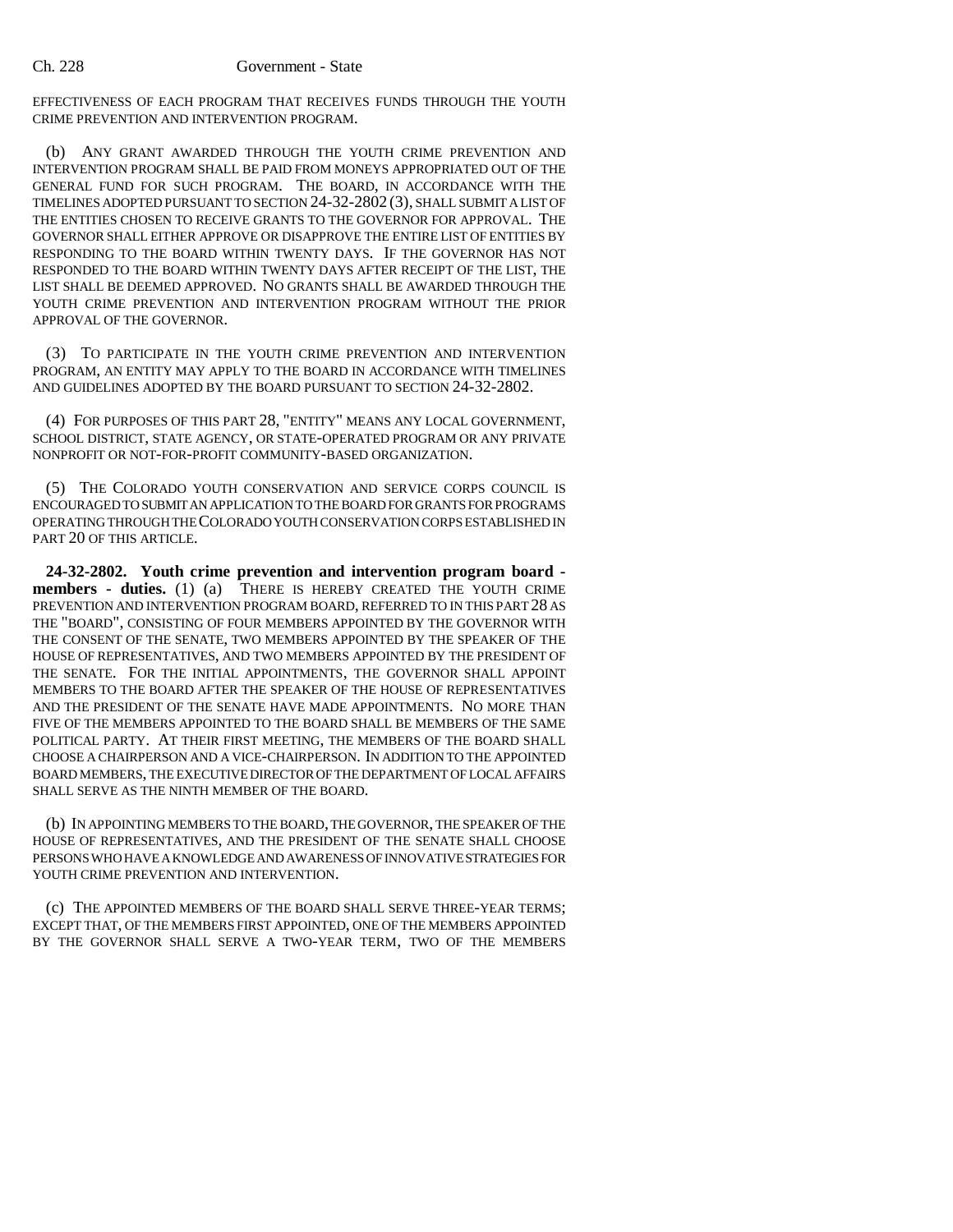Government - State Ch. 228

APPOINTED BY THE GOVERNOR SHALL SERVE ONE-YEAR TERMS, ONE OF THE MEMBERS APPOINTED BY THE SPEAKER OF THE HOUSE OF REPRESENTATIVES SHALL SERVE A TWO-YEAR TERM, AND ONE OF THE MEMBERS APPOINTED BY THE PRESIDENT OF THE SENATE SHALL SERVE A TWO-YEAR TERM. THE RESPECTIVE APPOINTING PERSON SHALL CHOOSE THOSE MEMBERS WHO SHALL SERVE INITIAL SHORTENED TERMS. IF A VACANCY ARISES IN ONE OF THE APPOINTED OFFICES, THE AUTHORITY MAKING THE ORIGINAL APPOINTMENT SHALL FILL THE VACANCY FOR THE REMAINDER OF THE TERM. MEMBERS OF THE BOARD SHALL SERVE WITHOUT COMPENSATION BUT SHALL BE REIMBURSED OUT OF AVAILABLE APPROPRIATIONS FOR ALL ACTUAL AND NECESSARY EXPENSES INCURRED IN THE PERFORMANCE OF THEIR DUTIES.

(d) THE BOARD IS AUTHORIZED TO MEET, WHEN NECESSARY, VIA TELECOMMUNICATIONS.

(2) (a) THE BOARD SHALL DEVELOP AND MAKE AVAILABLE PROGRAM GUIDELINES INCLUDING, BUT NOT LIMITED TO:

(I) GUIDELINES FOR PROPOSAL DESIGN;

(II) LOCAL PUBLIC-TO-PRIVATE FUNDING MATCH REQUIREMENTS; AND

(III) PROCESSES FOR LOCAL REVIEW AND PRIORITIZATION OF PROGRAM APPLICATIONS.

(b) IN ADDITION TO THE GUIDELINES DEVELOPED PURSUANT TO PARAGRAPH (a) OF THIS SUBSECTION (2), THE BOARD SHALL DEVELOP CRITERIA FOR AWARDING GRANTS UNDER THE YOUTH CRIME PREVENTION AND INTERVENTION PROGRAM INCLUDING, BUT NOT LIMITED TO, THE FOLLOWING REQUIREMENTS:

(I) THAT THE PROGRAM IS OPERATED IN COOPERATION WITH A LOCAL GOVERNMENT, A LOCAL GOVERNMENTAL AGENCY, OR A LOCAL NONPROFIT OR NOT-FOR-PROFIT AGENCY;

(II) THAT THE PROGRAM IS COMMUNITY-BASED, RECEIVING INPUT FROM ORGANIZATIONS IN THE COMMUNITY SUCH AS SCHOOLS, COMMUNITY MENTAL HEALTH CENTERS, LOCAL NONPROFIT OR NOT-FOR-PROFIT AGENCIES, LOCAL LAW ENFORCEMENT AGENCIES, BUSINESSES, AND INDIVIDUALS WITHIN THE COMMUNITY; AND

(III) THAT THE PROGRAM IS DIRECTED AT PROVIDING INTERVENTION SERVICES TO YOUTH AND THEIR FAMILIES IN AN EFFORT TO DECREASE INCIDENTS OF CRIME AND VIOLENCE.

(c) IN ADDITION TO THE GUIDELINES AND CRITERIA DEVELOPED PURSUANT TO PARAGRAPHS (a) AND (b) OF THIS SUBSECTION (2), THE BOARD SHALL DEVELOP RESULT-ORIENTED CRITERIA FOR MEASURING THE EFFECTIVENESS OF PROGRAMS THAT RECEIVE GRANTS UNDER THE YOUTH CRIME PREVENTION AND INTERVENTION PROGRAM INCLUDING, BUT NOT LIMITED TO, REQUIRING GRANTEES TO IMPLEMENT A METHOD OF TRACKING FOR AT LEAST TWO YEARS THE PERSONS SERVED BY THE PROGRAM TO EVALUATE THE IMPACT OF THE SERVICES PROVIDED BY THE PROGRAM.